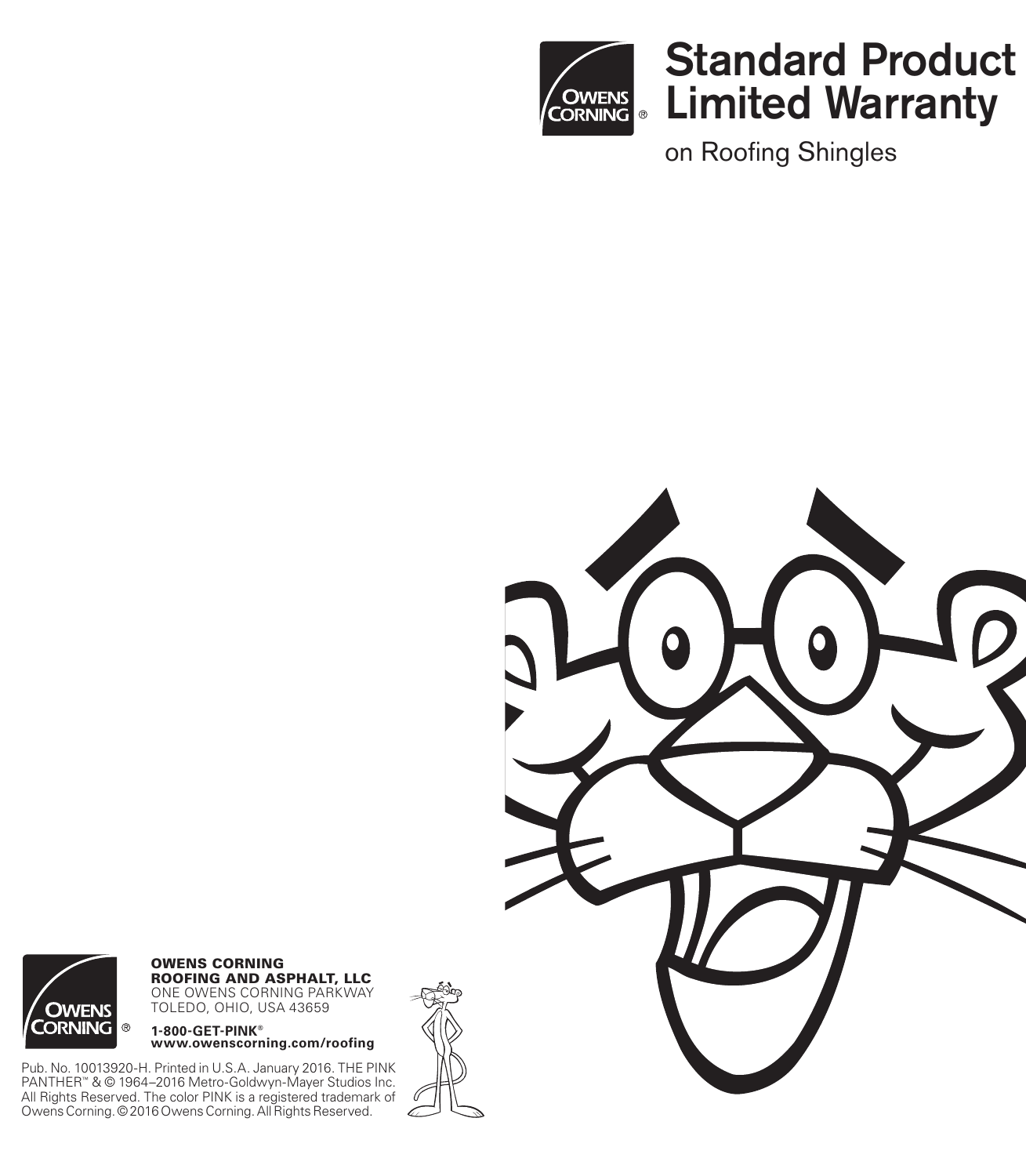

# **Warranty Registration & Transfer Information**

### **TO REGISTER THIS WARRANTY:**

Visit our website at:

http://www.owenscorning.com/Roofing/Warranty-101 Click on Register a Standard Product Limited Warranty

The following information is required for registration:

| Original Installation Date |  |
|----------------------------|--|
|                            |  |

Original Purchaser's Name

Owens Corning<sup>®</sup> Shingle Name/Color Installed

Number of Squares Installed **Example 20** 

Address of Property **Exercise 20** 

**Note:** Please retain proof of purchase and installation date with your important records in the event that you choose to transfer this warranty in the future, or upload these documents as you register this warranty online.

\_\_\_\_\_\_\_\_\_\_\_\_\_\_\_\_\_\_\_\_\_\_\_\_\_\_\_\_\_\_\_\_\_\_\_\_\_\_\_\_\_\_\_\_\_\_\_\_\_\_\_\_\_\_\_\_\_\_\_

## **TO TRANSFER THIS WARRANTY:**

See **TRANSFERABILITY OF THIS WARRANTY** for exceptions.

### **Contact 1-800-ROOFING**

For this warranty to be transferred, the second Owner must contact 1-800-ROOFING within sixty (60) days after the date of the real estate transfer to obtain the benefits of this warranty. And must have the following:

- (1) Proof of purchase of the Owens Corning® Roofing System and
- (2) The installation date and ownership history



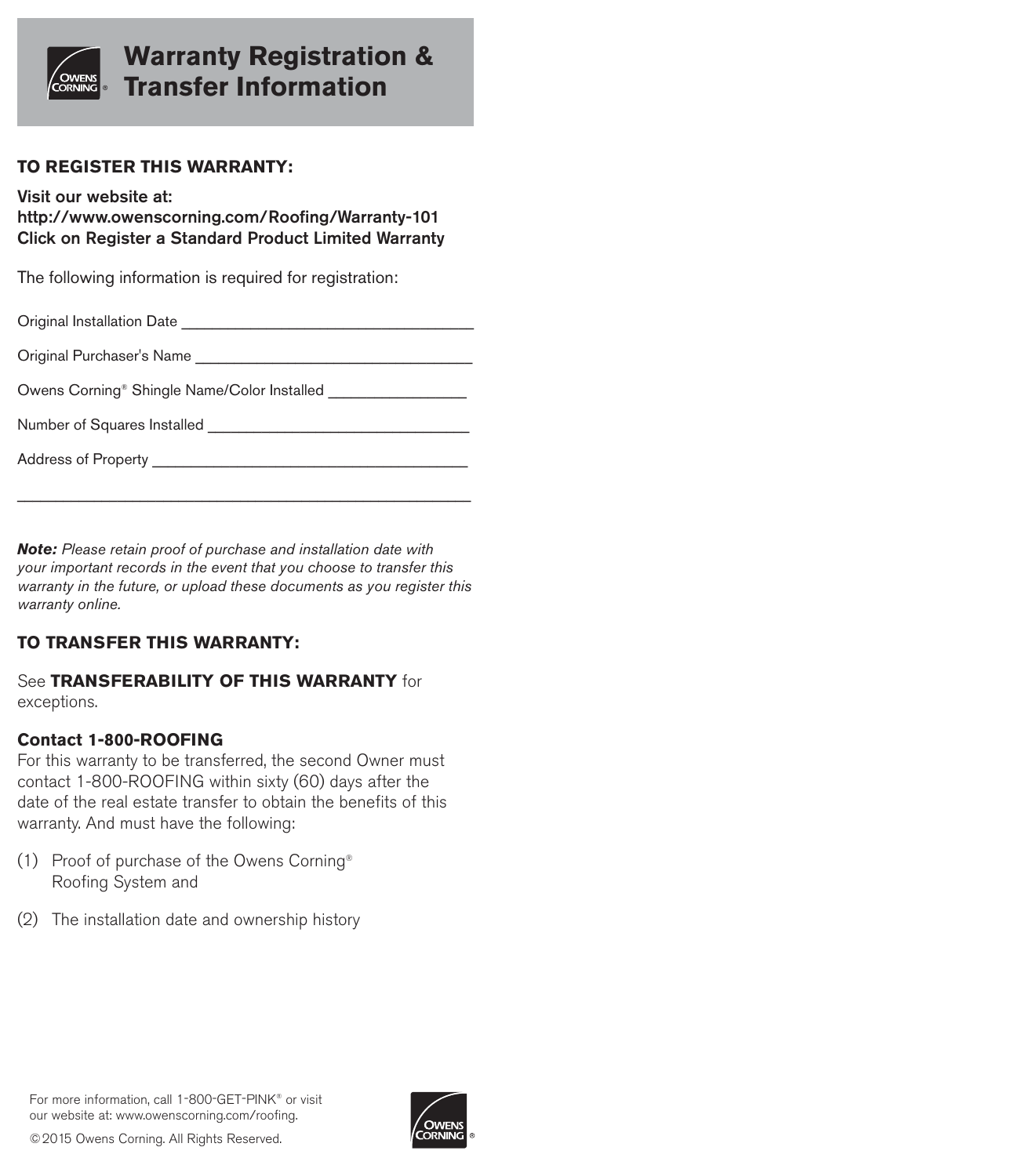

# **Standard Product Limited Warranty on Roofing Shingles.**

This warranty includes limitations on its transferability.

#### **THIS WARRANTY GIVES YOU SPECIFIC LEGAL RIGHTS, AND YOU MAY ALSO HAVE OTHER RIGHTS WHICH VARY FROM STATE TO STATE OR PROVINCE TO PROVINCE.**

#### **Introduction**

Thank you for your recent purchase of Owens Corning® roofing shingles manufactured by Owens Corning Roofing and Asphalt, LLC ("Owens Corning"). We believe we manufacture the highest quality and most attractive shingles available anywhere, and that is why we stand behind them with one of the best warranties in the industry. We have attempted to write this warranty in clear, plain English, so you will fully understand the warranty we are making to you. If anything in this warranty is not clear to you, please call us at 1-800-ROOFING or visit our web site at www.roofing.owenscorning.com.

#### **Who Is Covered**

To be entitled to the benefits of this warranty: (1) your property must be located in the United States or Canada and (2) you must be either (a) the original consumer purchaser (the property owner, not the installer or contractor) of one of our shingle products listed in the **"Limited Warranty Information Table"** at the end of this warranty or (b) the first person to whom the original purchaser transfers this warranty along with ownership of the structure on which the shingles are installed (either person described in (a) or (b), "Owner"). (For detail regarding transferring this warranty, please see **"Transferability of This Warranty"** below.)

#### **What Is Covered**

We warrant that your Owens Corning® shingles are free from any manufacturing defects that (1) materially affect the shingles' performance on your roof during the Tru PROtection<sup>®</sup> coverage period or  $(2)$  cause leaks during the balance of the applicable warranty period after the Tru PROtection® coverage period has expired. (To determine the length of the Tru PROtection® coverage period and the balance of the applicable warranty period, please see **"How Long Are You Covered"** below and the **"Limited Warranty Information Table"** at the end of this warranty.)

This warranty applies only to those shingles purchased after January 1, 2016 and before the date a later warranty applicable to the shingles comes into effect.

#### **How Long Are You Covered**

#### **ALL IMPLIED WARRANTIES APPLICABLE TO YOUR SHINGLES ARE LIMITED IN DURATION TO THE TRU PROTECTION COVERAGE PERIOD APPLICABLE TO SUCH SHINGLES, AS PROVIDED BY THIS WARRANTY, UNLESS A SHORTER PERIOD IS PERMITTED BY APPLICABLE LAW. SOME STATES OR PROVINCES DO NOT ALLOW LIMITATIONS ON HOW LONG AN IMPLIED WARRANTY LASTS, SO THE ABOVE LIMITATION MAY NOT APPLY TO YOU.**

The length of your warranty depends on the type of Owens Corning® shingles you purchased. See the **"Limited Warranty Information Table"** at the end of this warranty for the specific warranty period that applies to your shingles.

- 1. Tru PROtection® Coverage Period—From the installation of the shingles through the Tru PROtection® coverage period, Owens Corning will compensate you for the cost, as reasonably determined by Owens Corning, to repair, replace or recover the defective shingles. Owens Corning reserves the right to arrange directly for the repair or replacement of your Products instead of compensating you directly. This compensation is limited as follows:
	- A. If Owens Corning decides to replace the shingles, Owens Corning will compensate you only for the cost of replacement Owens Corning® shingles and the labor directly required to replace the defective shingles, both as reasonably determined by Owens Corning.
	- B. If Owens Corning decides to repair or recover the shingles, Owens Corning will compensate you only for the cost of the labor directly required to repair or recover the defective shingles as reasonably determined by Owens Corning.
	- C. Tru PROtection® coverage period does not apply to wind and algae coverage. Please see **"What About Wind Resistance"** and **"What About Algae Resistance"** below for applicable coverage.
- 2. Prorated Period-Once the Tru PROtection® coverage period for the Owens Corning® shingles purchased has expired, the prorated period will begin. During this prorated period, we will provide prorated compensation of the cost of the defective Owens Corning® shingles but no other costs

(for example, the cost of labor) will be covered. We will prorate the amount of our compensation to you to adjust for the number of years of use you have enjoyed from the original installation date through the date of your claim. For example: If you have a 25-year warranty, and you make your claim anytime in the 15th year of the warranty, our compensation to you will be reduced by 14/25ths of the Owens Corning® shingle cost at the time of purchase. For lifetime shingle coverage (for as long as Owner owns the home on which the shingles are installed), see the "Limited Lifetime<sup>^</sup> Shingle Proration^ Table". Owens Corning reserves the right to arrange directly for the repair or replacement of your Products instead of compensating you directly.

3. Other Types of Structures—The coverage for all Owens Corning® shingles offered by this warranty depends on the structure on which the shingles are installed and the owner of the structure. Lifetime coverage for all Owens Corning® shingles applies only to single-family detached homes. In the instance of shingles purchased or installed on property owned by others (for example, corporations, governmental agencies, partnerships, trusts, religious organizations, schools, condominiums or cooperative housing arrangements) or installed on any other structures (for example, apartment buildings or any other type of building or premises not used by individual homeowners as their residence), the warranty period for lifetime shingles will be 40 years from the original installation date of the shingles, and the  $Tru$  PROtection<sup>®</sup> coverage period will be five years. For lifetime shingle coverage (for as long as Owner owns the home on which the shingles are installed), see the "Limited Lifetime<sup>^</sup> Shingle Proration^ Table".

#### Limited Lifetime<sup>^</sup> Shingle Proration<sup>^</sup> Table

| Structure/Owner                                        | <b>Tru PROtection® Period</b><br>$\text{Vears } 1 - 10$ | <b>Prorated Period</b><br><b>Years 11-40</b>                                      | <b>Prorated Period</b><br><b>Years 41 and Beyond</b> |
|--------------------------------------------------------|---------------------------------------------------------|-----------------------------------------------------------------------------------|------------------------------------------------------|
| Single family detached<br>home owned by<br>individuals | 100% **                                                 | 80% reduced by<br>2% every year<br>thereafter until<br>year 40                    | 20%                                                  |
| Structure/Owner                                        | Years $1-5$                                             | Years $6-40$                                                                      | <b>Years 41 and</b><br><b>Bevond</b>                 |
| Any other types of<br>structures or owners             | $100% + +$                                              | 87.5% <sup>###</sup> reduced<br>by 2.5% every<br>year thereafter<br>until year 40 | No coverage                                          |

<sup>Δ</sup> For as long as owner owns home.

‡‡ Of costs covered under this warranty.

- 4. Exceptions—All of Owens Corning's obligations of compensation under this warranty (whether for repair, replacement, recovery or refunding a prorated portion of the cost of the defective shingles) are subject to the limitations provided by this warranty. Owens Corning will not provide compensation for any underlayment, metalwork, flashings or other related work, and we will not compensate for the cost to remove or dispose of your shingles.
- 5. What About Wind Resistance—Your shingles contain asphalt sealant that requires direct warm sunlight for several days ("Thermal Sealing") in order to seal properly. If your shingles are installed during a period of cool weather, they may not adequately seal until the season changes or the weather warms, and if your shingles never receive direct sunlight or are not exposed to adequate surface temperatures, they may never achieve Thermal Sealing. Prior to your shingles achieving Thermal Sealing, your shingles are more vulnerable to blow-offs and wind damage. This is the fundamental nature of shingles and not a manufacturing defect, and we are not responsible for any blow-offs or wind damage that might occur prior to Thermal Sealing having occurred. After your shingles have achieved Thermal Sealing, however, they will be covered under this warranty if they experience blow-offs or wind damage in winds up to the levels and for the period from the original installation date ("Wind Warranty Period") listed in the

#### **"Limited Warranty Information Table"** at the end of this warranty. **HOWEVER, THE COVERAGE AGAINST SHINGLE BLOW-OFFS OR WIND DAMAGE IS IN EFFECT FOR A PERIOD OF 15 YEARS FOR LIFETIME SHINGLES AND FIVE YEARS FOR ALL OTHER SHINGLES FROM THE ORIGINAL DATE OF INSTALLATION.**

 Owens Corning will be liable only for the reasonable cost of replacing blown-off shingles (to include material and labor during the applicable Tru PROtection® warranty period) and the reasonable cost of manually sealing the unsealed shingles remaining on the roof.

Pub. No. 10013920-H. Printed in U.S.A. January 2016. THE PINK PANTHER" & @ 1964-2016 Metro-Goldwyn-Mayer Studios Inc. All Rights Reserved. The color PINK is a registered trademark of Owens Corning. @ 2016 Owens Corning. Al